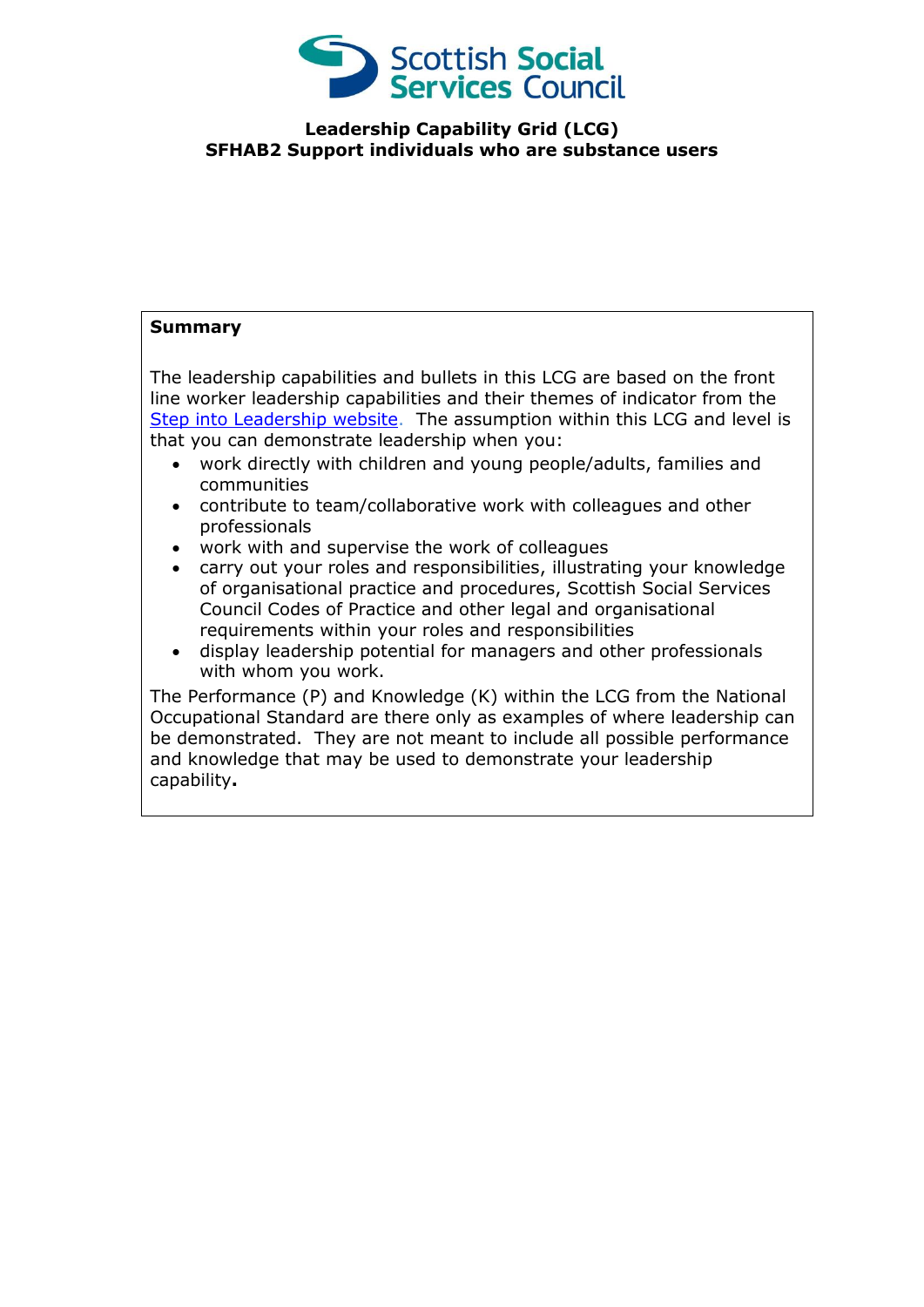

## **Leadership Capability Grid (LCG) SFHAB2 Support individuals who are substance users**

| Leadership<br>capabilities                 | When supporting individuals who are substance users you can<br>demonstrate leadership capabilities by:                                                                                                                                                                                                                                                                                                                                                                                                                                                                                                                                                                                                                                                                                                                           |
|--------------------------------------------|----------------------------------------------------------------------------------------------------------------------------------------------------------------------------------------------------------------------------------------------------------------------------------------------------------------------------------------------------------------------------------------------------------------------------------------------------------------------------------------------------------------------------------------------------------------------------------------------------------------------------------------------------------------------------------------------------------------------------------------------------------------------------------------------------------------------------------|
| <b>Vision</b>                              | Providing a vision for those with whom you work and your organisation<br>when you:<br>See how best to make a difference when working with individuals ( $P1-3$ ,<br>6,9-12,16,18-24; K1-5,7-9,15-16,25-35) and seeking support<br>(P7, 14, 23)<br>Communicate and promote ownership of the vision when working with<br>$\bullet$<br>individuals (P1-3,6,16,18-24; K1-5,7-9,15-16,25-35), action planning<br>$(P)$ , review $(P)$ , liaising with agencies $(P; K1, 5-6, 17-19)$ , working with<br>others (P K2,5-6,17-19) and recording and reporting (P17; K1,4)<br>Promote social service values (P1-3,6,9,10,18,19; K1-5,7-9,15-16,<br>$\bullet$<br>25-35), and working with others (P7,14,25; K2,5- 6,17-19) and<br>recording and reporting ( $P17$ ; K1,4)<br>See the bigger picture (All $P$ ; K1-7,23,33,35)<br>$\bullet$ |
| Self-<br>leadership                        | Displaying self leadership when you:<br>• Demonstrate and adapt leadership when helping individuals using<br>substances (All P; K1-5,7-9,15-19,25-35)<br>Take intelligent risks when helping individuals address their substance<br>use through an action plan (P1-3,6,18-20,22,24; K1-5,7-9,15-16,25-<br>35)<br>Demonstrate and promote resilience (All P; K1-5,7-9,15-19,25-35)                                                                                                                                                                                                                                                                                                                                                                                                                                                |
| <b>Motivating</b><br>and inspiring         | Motivating and inspiring others when you:<br>• Recognise and value the contribution of others ( $P8, 14, 23, 25$ ; K1-5,7-9,<br>$15-16, 25-35)$<br>• Support the creation of a learning and performance culture (All $P$ ; K1-5,<br>$7-9,15-16,25-35)$                                                                                                                                                                                                                                                                                                                                                                                                                                                                                                                                                                           |
| <b>Empowering</b>                          | Empowering people when you:<br>• Enable leadership at all levels (P1-3,6,18-24; K1-5,7-9,15-16,25-35)<br>Support the creation of a knowledge and management (All P; K1-5,7-9,<br>$15-16, 25-35)$<br>Promote professional autonomy (P1-3,6,9-12,18-23,26; K1-5,7-9,15-<br>$16, 25-35)$<br>• Involve people in development and improvement ( $P_6$ , 7, 26; K1-5, 7-9,<br>$15 - 16, 25 - 35)$                                                                                                                                                                                                                                                                                                                                                                                                                                      |
| <b>Collaborating</b><br>and<br>influencing | Collaborating and influencing when you:<br>• Promote partnership working (P7,14,23,25; K1-5,7-9,15-16,25-35)<br>• Influence people (P3-6,12,16,18-22,24; K1-5,7-9,15-16,25-35)<br>Understand and value the perspectives of others (P1-7,9,12,14,16,18-<br>$\bullet$<br>22, 26; K1-5,7-9,15-16,25-35)                                                                                                                                                                                                                                                                                                                                                                                                                                                                                                                             |
| <b>Creativity</b><br>and<br>innovation     | Using creativity and innovations in your work when you:<br>See opportunities to do things differently (P1-4,6,7,18-24,26; K1-5,7-<br>$9, 15 - 16, 25 - 35)$<br>Promote creativity and innovation (P18-21, 26; K1-5, 7-9, 15-16, 25-<br>$\bullet$<br>35)                                                                                                                                                                                                                                                                                                                                                                                                                                                                                                                                                                          |